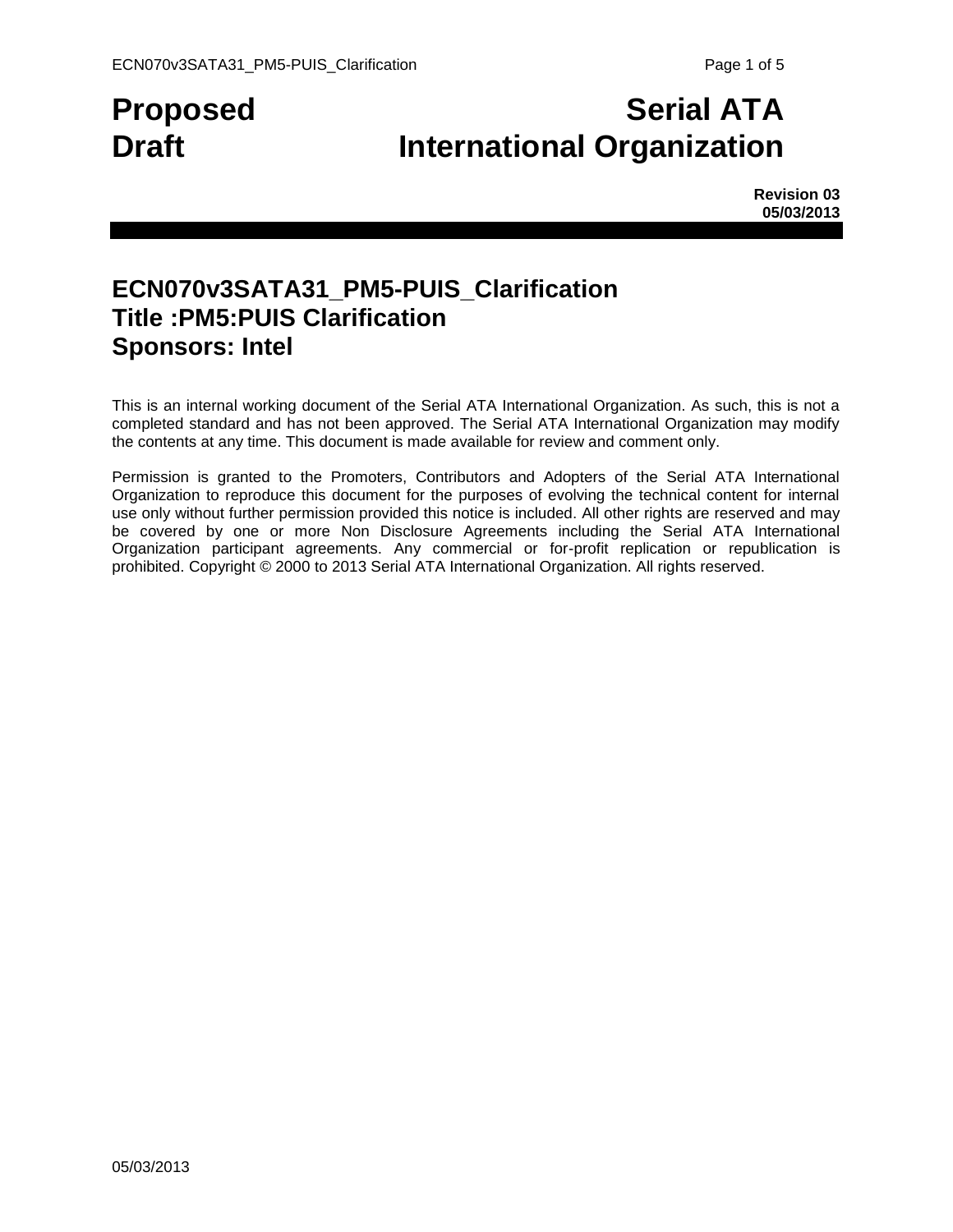#### ECN070v3SATA31\_PM5-PUIS\_Clarification Page 2 of 5

This Draft Specification is NOT the final version of the Specification and is subject to change without notice. A modified, final version of this Specification ("Final Specification") when approved by the Promoters will be made available for download at this Web Site: http://www.sata-io.org.

THIS DRAFT SPECIFICATION IS PROVIDED "AS IS" WITH NO WARRANTIES WHATSOEVER, INCLUDING ANY WARRANTY OF MERCHANTABILITY, NON-INFRINGEMENT, FITNESS FOR ANY PARTICULAR PURPOSE OR ANY WARRANTY OTHERWISE ARISING OUT OF ANY PROPOSAL, SPECIFICATION, OR SAMPLE. Except for the right to download for internal review, no license, express or implied, by estopple or otherwise, to any intellectual property rights is granted or intended hereunder.

THE PROMOTERS DISCLAIM ALL LIABILITY, INCLUDING LIABILITY FOR INFRINGEMENT OF ANY PROPRIETARY RIGHTS, RELATING TO USE OF INFORMATION IN THIS DRAFT SPECIFICATION. THE PROMOTERS DO NOT WARRANT OR REPRESENT THAT SUCH USE WILL NOT INFRINGE SUCH RIGHTS.

THIS DOCUMENT IS AN INTERMEDIATE DRAFT FOR COMMENT ONLY AND IS SUBJECT TO CHANGE WITHOUT NOTICE.

\* Other brands and names are the property of their respective owners.

Copyright © 2005 to 2013 Serial ATA International Organization. All rights reserved.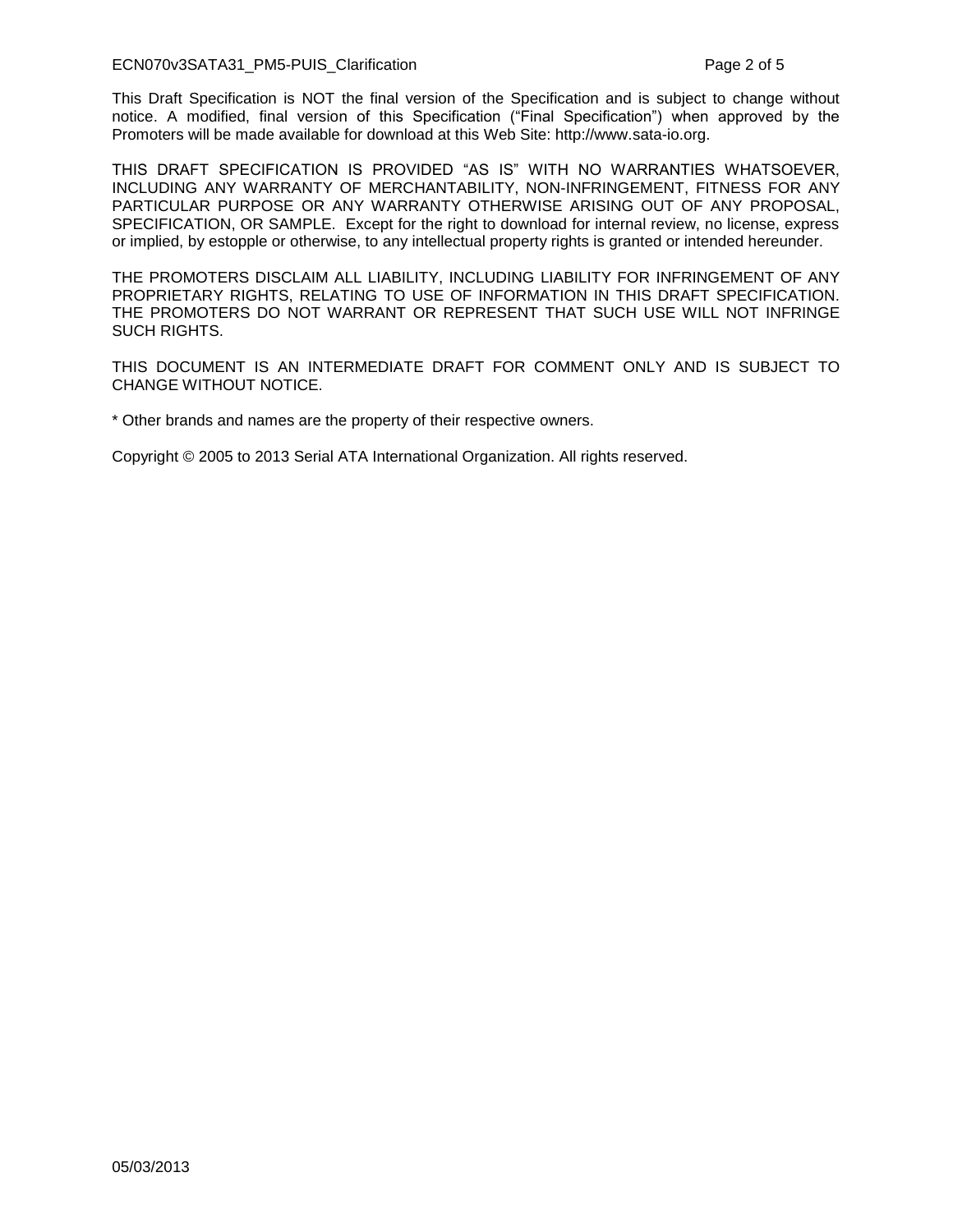#### **Author Information**

| Authors       | ∶ompanv | ™mail<br>address |
|---------------|---------|------------------|
| Bovd<br>James | Intel   | u.con.<br>чег    |

### **Document History**

| Version | Date       | <b>Comments</b>                  |
|---------|------------|----------------------------------|
| 00      | 03/25/2013 | Initial release.                 |
| 01      | 04/01/2013 | Update to correct PM5 state name |
| 02      | 04/02/2013 | Member review                    |
| 03      | 05/03/2013 | Ratified                         |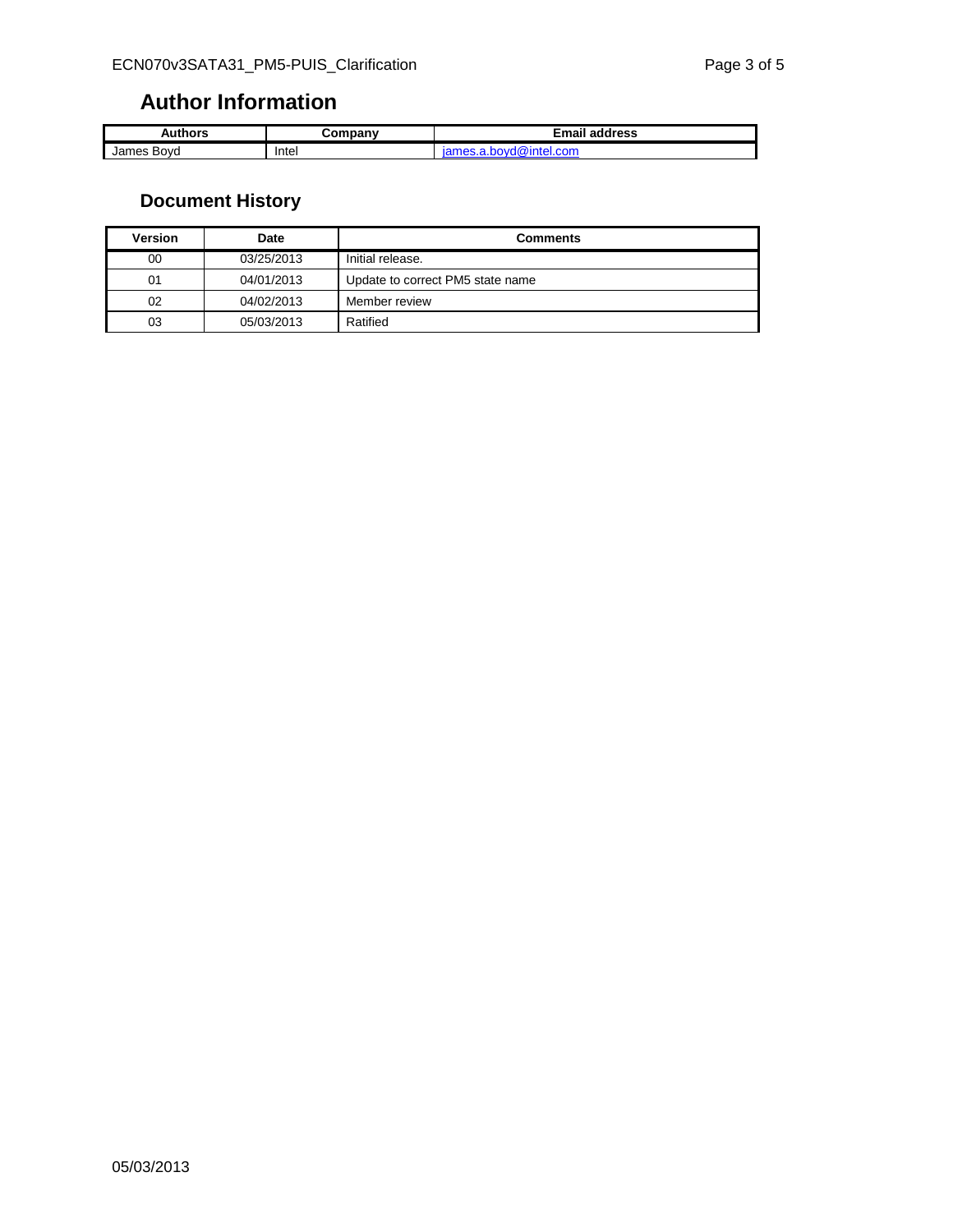#### **1 Introduction**

SSHDs are allowed to process commands from NVM while spun down. The Hybrid Information Feature Set describes this in relation to PM2:Standby and it should have included PM5:PUIS in the description of this behavior.

#### **2 Technical Specification Changes**

The following additions are based on the content of Serial ATA Revision 3.1, 18-July-2011. Proposed additions to SATA 3.1 text are marked in blue underline. Proposed deletions to SATA 3.1 text are marked in red strikethrough. Black text is the original SATA 3.1 text. Section headers correspond to the section in SATA 3.1 into which the proposed text is to be inserted.